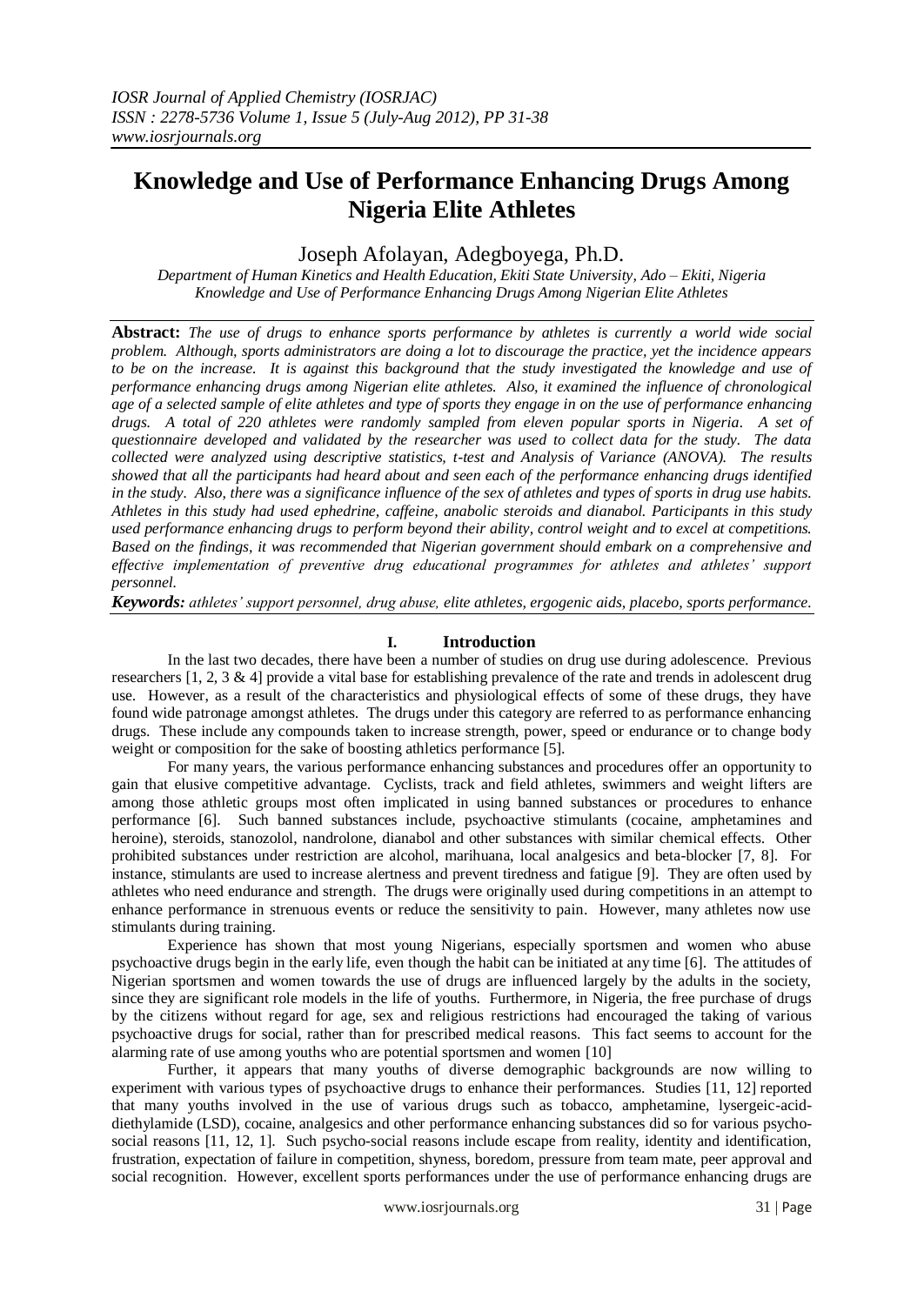with health consequences such as nervousness, insomnia, ulceration of the nasal septum, cancer, damage to the cardiac muscle, high blood pressure, impairment of brain-function, loss of weight, coma or death [13, 14]. The use of performance enhancing drugs is often associated with health risks. For instance, in 1965, the use of stimulants in sports led to the death of one cyclist [15]. Similarly, a Nigerian athlete was reported dead during Milo prize giving marathon race in the commercial capital, Lagos, due to intake of performance enhancing drugs [16].

The use of drugs to enhance performance by elite athletes is currently a social problem. This phenomenon has been a source of embarrassment not only to governments but also to sports administrators, coaches and spectators [17]. Although, sports administrators are doing a lot to discourage the practice, yet the incidence appears to be on the increase. It stands to reasons that the increase in the use of performance enhancing drugs is the result of overriding urge by athletes to win at competitions at all costs. As a result of this urge, the athletes resort to trying special diets, drugs and other feasible means to achieve their goals. Thus, the use of drugs to improve performance and achieve superiority over their colleagues have become a worldwide problem.

It is not out of place to reason that the increase in the use of drugs to aid sports performance is to savour the benefits that await the "high performer" from governments, cultural institutions, philanthropists and other enterprises after winning. Such gifts in the form of scholarship, cash and other career prospects bring about the "winning at all cost syndromes" which promotes the use of drugs in sports.

Another reason it seems, for the growing incidence of the use of drugs among the elite athletes may be the fact that competition is becoming tougher with increasing standards and stringent rules governing sports [18]. Furthermore, with an increase in the number of sports participants, the techniques of selection and training programmes have become more rigorous with technological innovations. Thus, the rewards for winning are so high today and the penalties for losing are so severe that sports administrators, coaches, and athletes succumb to the temptations to want to win at all costs. In this, athletes may not care what methods they employ as long as they win. It is not surprising therefore, that modern day athletes go to great lengths in devising ways to enhance their performance.

The issue of drug use in sports is assuming an alarming rate and it has become a big problem which is threatening the organization of sports. It seems that the aspect of unfortunate use of drugs in sports is that, is often led by sports superstars around the world. These are who supposed to serve as role models to the youths. It was an assumption in the past that African sportsmen and women were not involved in the use of performance enhancing drugs, however evidences [19, 20] have proved the assumption wrong as there were cases of doping against African sportsmen and women. With Nigeria, as one of the leading nations in African sports, incidence of her sportsmen and women being free from the use of performance enhancing drugs is yet to be documented. Based on this assertion, the present study is designed to investigate the knowledge of Nigerian elite athletes on the use of performance enhancing drugs and secondly, determine the extent to which the elite athletes actually used the identified drugs, if at all they do.

The finding from this study may provide information on the extent to which Nigerian athletes use performance enhancing drugs. This will assist the Nigerian government in formulating purposeful policies, social and campaign strategies against drug abuse in relation to sports performance and in the other aspects of community life at large. The study would be useful to sports support personnel (coaches, team managers, trainers, sports psychologists and physicians) who deal directly with the athletes.

#### **II. Previous Research**

Considerable attention has been focused on the use of drugs as means of enhancing athletic performance by both amateur and professional athletes. The use of performance enhancing drugs became a social problem during the 1984-Olympic Games in Los Angeles, also in 1988 -Seoul Olympics and re-enforced in the 1996-Atlanta Olympics Games [20]. Synthetic Reports [14] revealed that 37 elite athletes from two sports federations were tested for doping and 12 (32%) out of the sample taken tested positive. In 1992, 62 athletes tested positive in 56 sports federations. From meta-analysis of the reports on sportsmen and women and doping, the percentage of athletes in involved [21] varied from 10% to 90%. This also, considered demographic factors such as age, sex, types of sports engaged in and educational institutions attended.

The most common drugs used as performance enhancing agents by athletes include anabolic agents, amphetamines, cocaine, ephedrine, caffeine and diuretics. Though the question of whether certain drugs could have a positive bearing on athletes' competitive ability is still controversial, no one is left in doubt that many outstanding performers tested positive to these set of drugs. Researches regarding the ergogenic effects of amphetamines have been reported in literature. The ingestion of amphetamines may improve swimming, running, weight throwing performance, reaction time and balance under some conditions but the drugs do not have consistent effect in all individuals or a reproducible effect on any one individual [22]. Also, it has been reported [23] that swimmers, baseball players, runners and weight throwers performed better after the administration of amphetamines. In the same vein, amphetamines can affect athletic performance by directly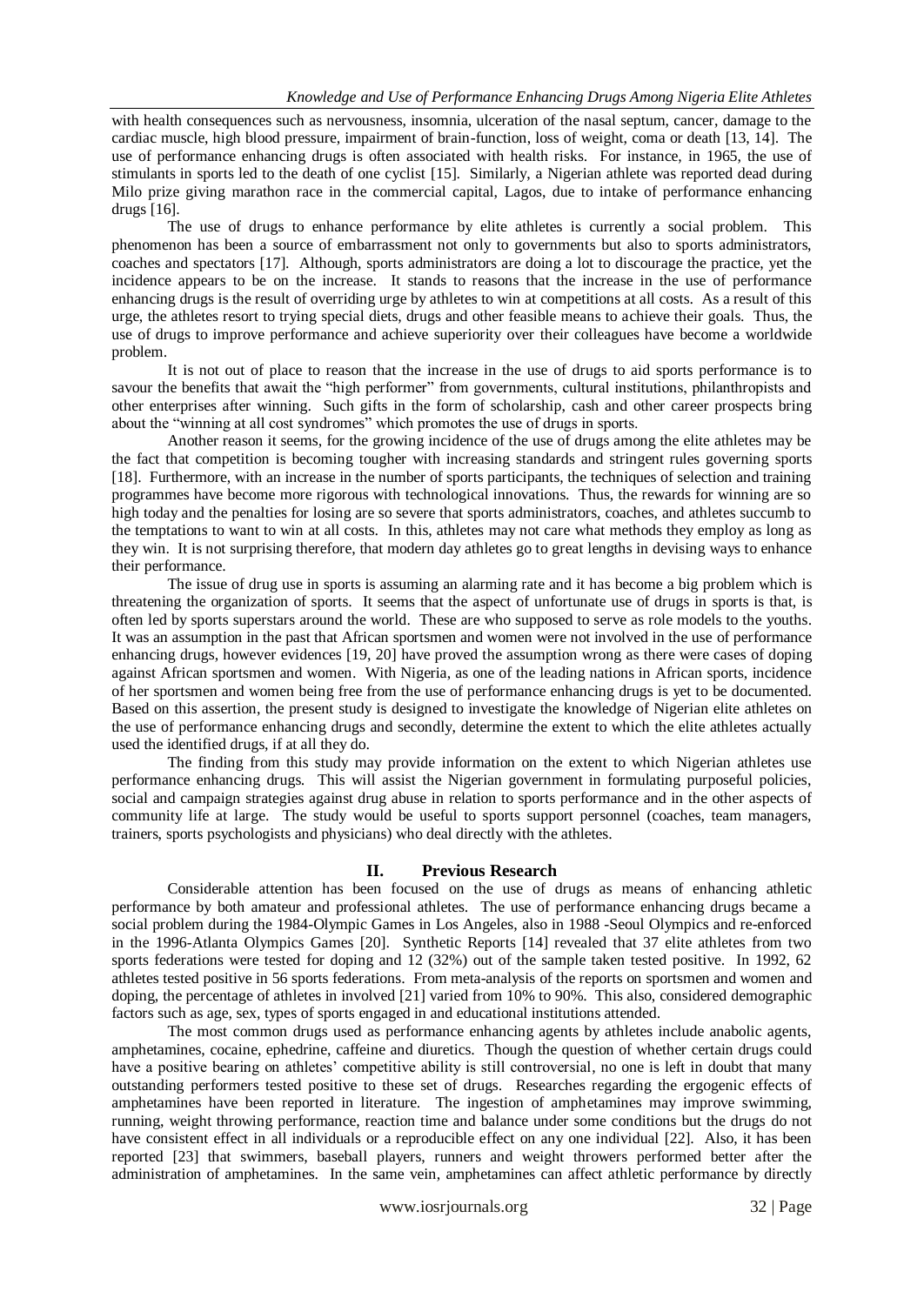interacting at sympathetic nerve terminals and indirectly by evoking a release of catecholamine [5]. Thus, amphetamines can increase mental alertness and possibly contribute to competitiveness and aggression.

In another study designed to investigate the effects of ephedrine on sports performance, it was reported that ephedrine (24mg) increased heart rate and blood pressure during exercise, but did not lead to enhanced hand-eye coordination, muscle strength, endurance, power, or  $VO<sub>2</sub>$ max [24]. Also, ephedrine supplementation of 1mg/kg of body weight failed to improve endurance performance of athletes [25]. However, researchers [26] reported that combining ephedrine with caffeine can enhance sports performance. The greatest concern associated with ephedrine is that it is common in over-the-counter remedies and prescription drugs. For instance, in the 1972 Olympic Games, one of the American gold medalists had to return his medal and was disqualified from further competition after been tested positive for ephedrine [27].

Caffeine is a mental stimulant, but it may impair motor performance in activities that require great manual dexterity and calmness such as target shooting, archery, golf and billiards [28]. Hitherto, it was discovered that caffeine ingested at doses ranging from 3 to 12 milligrams per kilogram of body weight about one hour prior to exercise increases endurance performance in cycling, running and swimming [29].

Anabolic steroids used by athletes belong to a powerful group of natural or synthetic compounds similar in chemical structure to the natural hormone of the male. Common examples are nandrolone, stanazolol, testosterone and boldenone. The practice of taking anabolic steroids began with body builders and weight lifters in the late 1950"s and has gradually spread to athletics and to other sports. In some sports, the addition of weight is considered ergogenic, hence some athletes use anabolic steroids with intent of gaining weight. Also, some athlete belief that these drugs will improve strength and therefore enhance athletic performance. Based on this belief, anabolic steroids have been promoted as an aid to the development of muscle mass and strength to enhance athletic performance [30].

Studies carried out in different parts of the world showed no significant effect of steroids on muscular strength. A study [31] involving groups of men who trained with weight and took steroids and another group that trained with placebo pills (pills that the participants may take for steroids but which actually consisted of sugar) was carried out. The participants on the sugar pill tend to get stronger because they thought they took a strength promoting substance. However, another study [32] found a significant advantage of steroid treatment over placebo. The result may be so, because the researcher failed to control the dietary intake of the participants. Such failure may affect the results since anabolic steroids need dietary protein supplementation to be effective. Based on the available literature, it is difficult to assess the long term effects of the administration of massive doses of androgenic anabolic steroids on athletic performance.

From the foregoing, it appears there is no authoritative proof that the success of an athlete or a team during competition is brought about by the influence of any drug, ethical principles of athletic competition as set forth by many of the sport governing bodies [33] forbid Sportsmen and women from it. Many athletes use pharmacologic agents, with the believe that the specific drug can improve their skills, strength, power, or endurance, but medical facts [5] have emerged to slow the adverse effects of such drugs ranging from nausea, hair loss, nervous irritability to severe consequences such as sterility, liver disease and even death caused by liver and blood cancer.

#### **III. Research objectives**

Specific objectives of this study are to: -

- 1.1 find out the knowledge of Nigerian elite athletes about the types of performance enhancing drugs used in sports,
- 1.2 determine the extent to which the elite athletes have actually used the performance enhancing drugs identified,
- 1.3 determine among the elite athletes, the influence of chronological age, sex of participants and type of sports on the use of performance enhancing drugs,
- 1.4 investigate the reasons for using performance enhancing drugs by drug users and non-users.

#### **IV. Research Method**

The study adopted a descriptive type of survey research. The survey research typology enables information to be obtained from a representative sample of the population so as to describe situations as they exist. The population of this study includes all the athletes who have represented Nigeria at least once at an international competition.

The rationale for sampling this category of athletes is based on their experience and exposure to international competitions which afford national athletes the opportunity to mix and interact freely with athletes from other countries, some of who might have used drugs to enhance their (foreign athletes) sports performance. This contact presumably, might be the forum through which Nigerian athletes learn about or get some of the drugs used as ergogenic aids.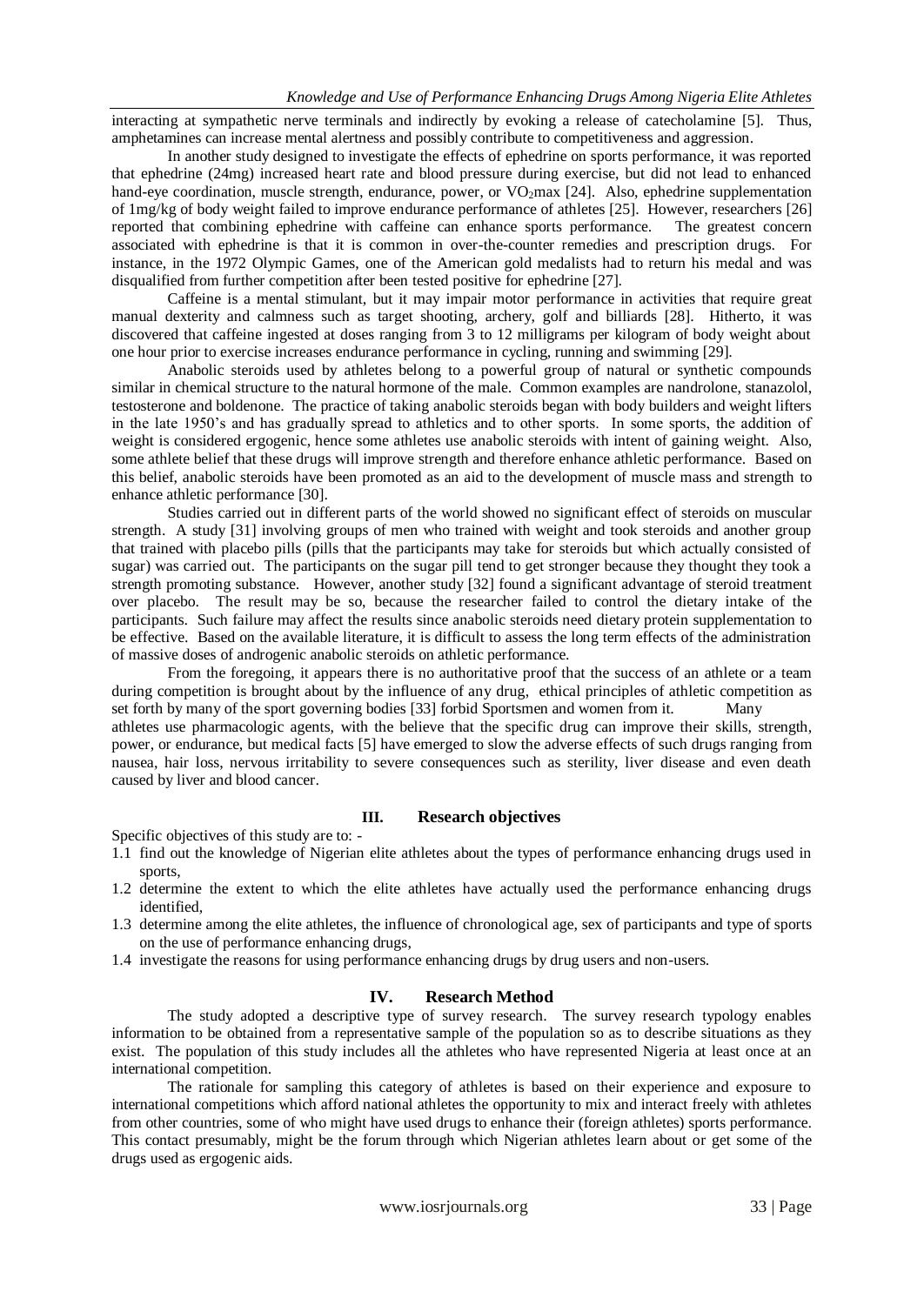A total of 220 athletes (male – 135, female – 85) were sampled for the study. The participants were randomly selected from eleven popular sports in Nigeria. These sports are those usually competed for at international level. These sports include; Individual sports (athletics and weight lifting), Dual sports (badminton, table-tennis, tennis and boxing) and Team sports (basketball, football, handball, hockey and volleyball). The participants were stratified by their sex (either male or female) and by the type of sports (Individual, Dual and Team Sports) they were involved in.

Data for this study were collected using a self-developed questionnaire which was designed on the bases of literature relating to drug use in sports. Also, a scheduled oral interview was carried out with 20 athletes and 10 coaches. The results of this initial interview assisted the researcher to include more relevant questions on drug use among the athletes. The instrument consisted of two sections. The first part requested for demographic data such as gender, age, religion and type of sports involved in. The second section was designed to identify drug users and non-users and to determine the reasons influencing drug use among Nigerian elite athletes.

In order to determine the reliability of the questionnaire and its applicability in the Nigerian context, a pilot study was undertaken. In the pilot test, copies of the questionnaire were administered on 60 athletes (male  $= 30$ , female  $= 30$ ) at two weeks interval. The participants for the pilot study were outside the actual participants used for the study. The scores from the two sets of responses were correlated using Pearson Product Moment Correlation method to determine the reliability coefficient. The instrument yielded reliability coefficient of 0.80. This shows that the questionnaire is stable and appropriate to be used for data collection for the study.

Copies of the questionnaire were administered personally to national athletes while training in three designated camps in Lagos, Ibadan and Ilorin for international competitions. The researcher sought and received the permission and assistance of the coaches of different sports before administering the questionnaire to the athletes. Instructions and explanations were given to the athletes where necessary. It was assumed that all responses given by the participants were sincere since no name was written on the questionnaires. It is relevant to add that the researcher was a former national and international sportsman and hence had little or no difficulty in interacting and communicating with the athletes and coaches. The participants spent not more than thirty-five minutes on the average to complete the questionnaire. Copies of the questionnaire were completed independently to decrease the possibilities of comparing notes and discussing the questionnaire items.

The data collected were subjected to simple percentages conversion, t-tests analysis and Analysis of Variance (ANOVA). In the ANOVA analysis, the independent variables were sex of participants as factor  $A(a_1)$ = male,  $a_2$  = female) and type of sports as factor  $B(b_1 = \text{individual sports}, b_2 = \text{dual sports}$  and  $b_3 = \text{team sports}$ . The dependent variable was the scores obtained from the responses of the participants. The level of statistical significance for each analysis was set at 0.05. The statistical analyses were carried out at the SAMCOM computer centre, Ekiti State University, Ado – Ekiti using the procedure of statistical package for the social sciences (SPSS/PS).

## **V. Results**

5.1 Knowledge and Extent of drugs used by Participants

Initial treatment of the data examined the percentage distribution of the knowledge of and extent of performance enhancing drugs used by the participants. The participants were asked to check from the identified drugs in the study, the ones they had heard about, seen, and the extent to which they actually used such drugs. The responses are reported in Table 1.

| Heard about | Drug seen | <b>Used but</b><br>discontinued | Used<br>currently | Never used |
|-------------|-----------|---------------------------------|-------------------|------------|
| 141(61.1)   | 27(12.3)  | 4(1.8)                          | 8(3.6)            | 208(94.5)  |
| 74(33.6)    | 11(5.0)   | 0(0.0)                          | 1(0.5)            | 219(99.5)  |
| 63(28.6)    | 11(5.0)   | 2(0.9)                          | 6(2.7)            | 212(96.4)  |
| 30(13.6)    | 2(0.9)    | 0(0.0)                          | 0(0.0)            | 220(100.0) |
| 150(68.2)   | 22(10.0)  | 0(0.0)                          | 5(2.3)            | 215(97.7)  |
| 89(40.2)    | 9(4.1)    | 1(0.5)                          | 2(0.9)            | 217(98.6)  |
| 62(28.2)    | 9(4.1)    | 2(0.9)                          | 4(1.8)            | 214(97.3)  |
| 82(37.3)    | 16(7.3)   | 4(1.8)                          | 0(0.0)            | 220(100.0) |
| 81(36.8)    | 22(10.0)  | 0(0.0)                          | 2(0.9)            | 217(98.6)  |
| 109(49.5)   | 45(20.1)  | 1(0.5)                          | 18(8.1)           | 201(91.4)  |
| 161(73.2)   | 46(20.9)  | 1(0.5)                          | 5(2.3)            | 214(97.3)  |
| 97(44.1)    | 44(20.0)  | 1(0.5)                          | 11(5.0)           | 208(94.5)  |
| 59(26.8)    | 26(11.8)  | 2(0.9)                          | 2(0.9)            | 216(98.2)  |
| 78(35.5)    | 22(10.0)  | 1(0.5)                          | 1(0.5)            | 218(99.1)  |
|             |           |                                 |                   |            |

**Table 1 Percentage Analysis on the Knowledge and Extent of drugs used by Participants**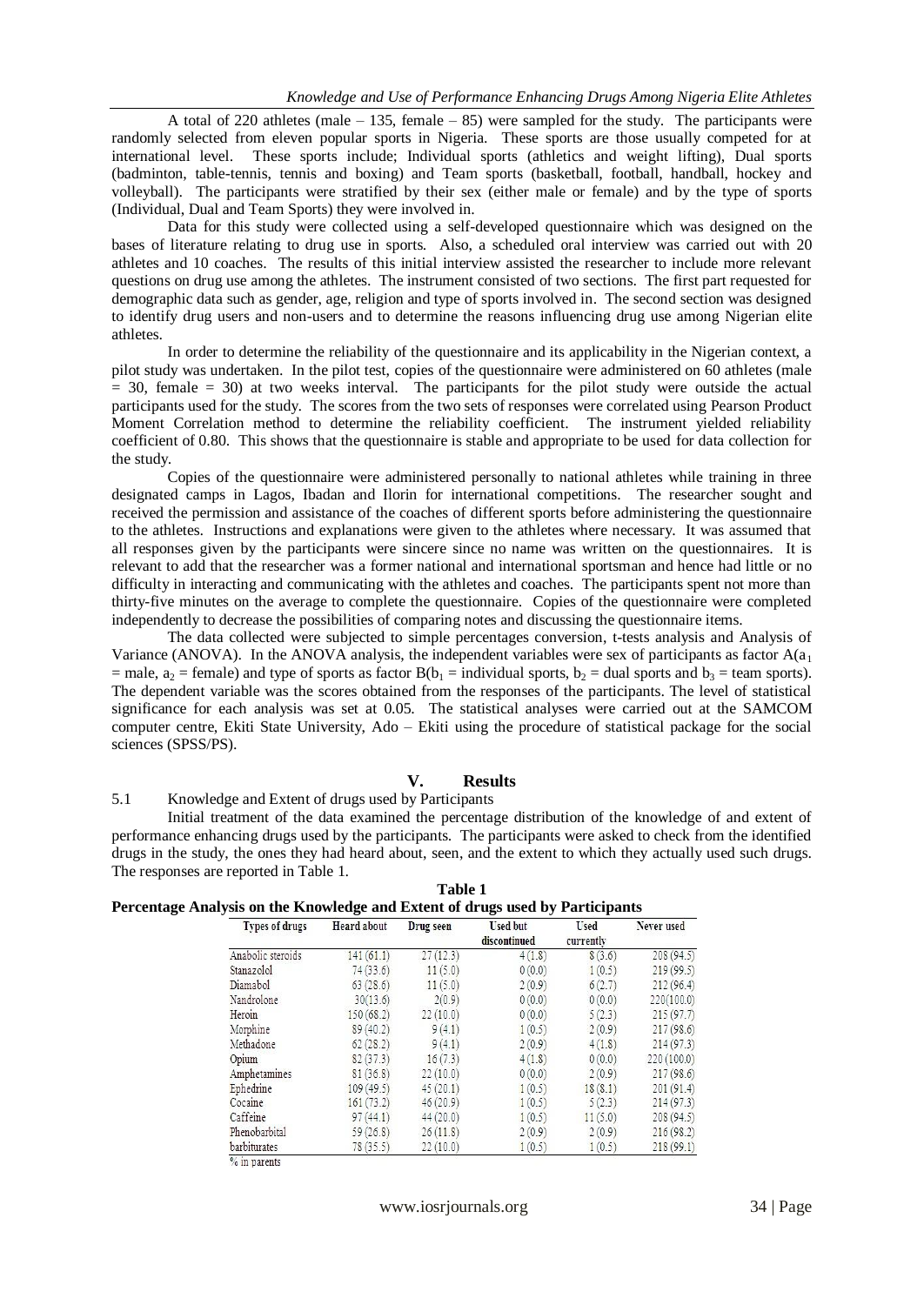The data in table 1 showed that more than half of the participants had heard about anabolic steroids (61.1%), heroin (68.2%) and cocaine (73.2%). About 12.3% of those who had heard about anabolic steroids had seen it, while 10% of those who had heard about heroin had seen it. Also, 20.9% of those who heard about cocaine had seen it.

The data showed that there was a wide gap between having heard about or seen a particular drug and actually trying or using it. While a high number of participants heard about or saw the drugs, only a few of them had actually used or tried them. On the whole, participants indicated that they were currently using ephedrine (8.1%), caffeine (5.0%), anabolic steroids (3.6%) and dianabol (2.7%). Out of the fourteen identified drugs, only two had not been tried by the participants. These were nandrolone and opium.

A two-way analysis of variance (ANOVA) was further performed on the responses to determine the extent of drug use by sex and age of athletes. The results of ANOVA (table 2) was statistically significant (F1,  $210 = 35.02$ ; P<0.05) for sex of participants. Scheffe post-hoc analysis showed that male participants used drugs more significantly higher their female counterparts. However, the sex by age (A x B) interaction effect were not statistically significant.

**Table 2 Summary of two-way Analysis of Variance on the use of performance enhancing drugs by sex and age of participants**

| Source                      |        | aı  | Ms    |          |
|-----------------------------|--------|-----|-------|----------|
| Sex (A)                     | 43.41  |     | 43.41 | $35.02*$ |
| Age $(B)$                   | 3.11   |     | .78   | .63      |
| Interactions $(A \times B)$ | 1.48   |     |       | 29       |
| Error Terms S/AB            | 260.33 | 210 | .24   |          |

\* Significant results

## 5.2 Extent of Drug use by Type of sports

Total

One-way analysis of Variance (ANOVA) was computed to determine the extent of drug use by type of sports. In the analysis, athletics and weight lifting were grouped as individual sports while badminton, tabletennis, tennis and boxing were categorized under dual Sports. Also, the team sports consist of basketball, football, handball, hockey and volleyball. The results of the findings are presented in table 3

|                                                                                                     |        | Table 3 |        |       |  |
|-----------------------------------------------------------------------------------------------------|--------|---------|--------|-------|--|
| Summary of One-way Analysis of Variance on the use of performance enhancing drugs by type of sports |        |         |        |       |  |
| Source                                                                                              |        |         | Ms     |       |  |
| Between Groups                                                                                      | 18.47  |         | 9.24   | 6.79* |  |
| Within Groups                                                                                       | 295.33 | 717     | . . 36 |       |  |

313.80

\* Significant results

The results of the Analysis of Variance (table 3) on the use of performance enhancing drugs in the three main sports was statistically significant (F2,  $217 = 6.79$ ; P< 0.05). further analysis of the main effect revealed that participants in team sports used drugs higher than those participants in individual and dual sports.

219

5.2 Reasons for using performance enhancing drugs

The participants were asked to indicate from a list the reasons why an athlete may want to use performance enhancing drugs. Table 4 showed the results of the t-test analysis for drug users and non-users.

| Table 4                                                                                              |  |
|------------------------------------------------------------------------------------------------------|--|
| Comparison (by t-test) of drug users with non-users on reasons for using performance enhancing drugs |  |

|                             | Drug Users ( $N =$ |           | Non-Users ( $N =$ |              | $T_{cal}(df,$ |  |
|-----------------------------|--------------------|-----------|-------------------|--------------|---------------|--|
| <b>Source</b>               |                    | 80)       |                   | <b>140</b> ) | 218)          |  |
|                             | X                  | <b>SD</b> | X                 | <b>SD</b>    | Never used    |  |
| Perform beyond ability      | 2.06               | 1.00      | 2.71              | 0.93         | 1.08          |  |
| Weight control              | 2.52               | 1.00      | 2.42              | 0.95         | $-0.79$       |  |
| Pain reduction              | 2.66               | 0.98      | 2.95              | 0.99         | $2.21*$       |  |
| Desire to experiment        | 2.52               | 1.00      | 2.42              | 0.95         | $-0.76$       |  |
| Fear of failure             | 3.03               | 0.87      | 3.02              | 0.84         | $-0.03$       |  |
| <b>Nervousness</b>          | 3.06               | 0.91      | 3.02              | 0.95         | $-0.76$       |  |
| Frustration                 | 2.65               | 1.06      | 2.35              | 0.86         | $-0.76$       |  |
| Desire<br>excel<br>at<br>to | 2.08               | 0.97      | 2.38              | 0.94         | $2.28*$       |  |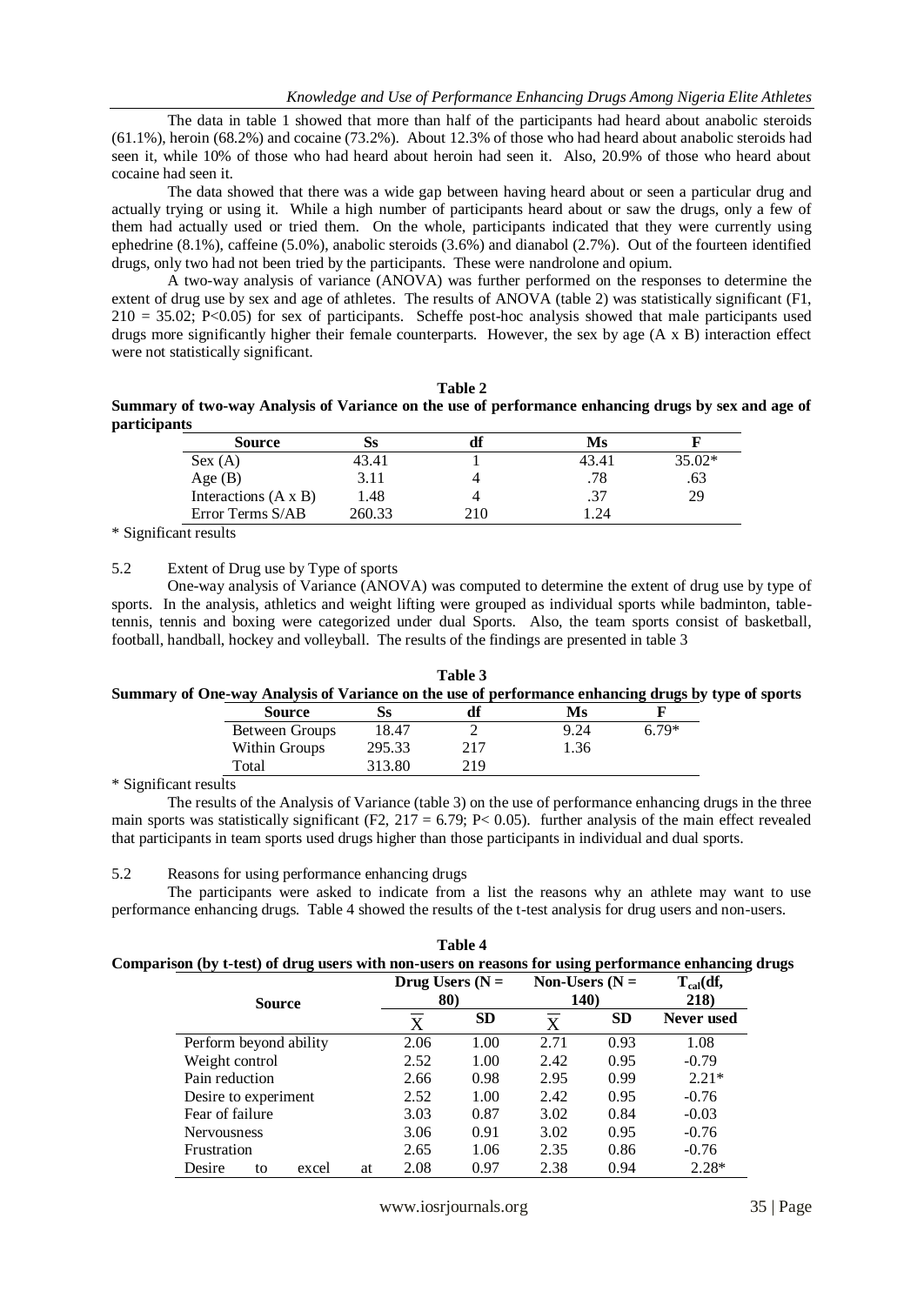| Knowledge and Use of Performance Enhancing Drugs Among Nigeria Elite Athletes |  |  |  |  |
|-------------------------------------------------------------------------------|--|--|--|--|
|                                                                               |  |  |  |  |

| competitions                                                   | 2.46  | 0.90 | 2.40  | 0.94 | $-0.49$ |
|----------------------------------------------------------------|-------|------|-------|------|---------|
| Arousal elevation                                              | 15.16 | 3.01 | 14.96 | 3.20 | $-0.46$ |
| Monetary/Material reward                                       | 1.99  | 0.88 | 2.02  | 0.88 | $-0.46$ |
| Self-confidence                                                | 1.68  | 0.78 | 1.79  | 0.86 | 0.96    |
| Athletes interaction                                           | 2.26  | 0.98 | 2.13  | 0.92 | $-1.02$ |
| Social recognition                                             | 2.18  | 0.87 | 2.25  | 0.92 | 0.59    |
| Coach/physician influence                                      | 3.26  | 0.91 | 3.25  | 0.86 | $-0.04$ |
| Advertisement                                                  | 3.18  | 0.79 | 3.17  | 0.80 | $-0.03$ |
| Peer group interaction                                         | 3.08  | 0.67 | 3.05  | 0.69 | $-0.39$ |
| Acceptable by others                                           |       |      |       |      |         |
| $\Phi$ of $\mathbb{R}^n$ and $\mathbb{R}^n$ and $\mathbb{R}^n$ |       |      |       |      |         |

\* Significant results

Table 4 showed that there were differences in the mean scores of drug users as compared with those of non-users on all the reasons identified in the study. In order to test for statistical significance of the differences in each of the reasons, the t-test analysis was computed. The results showed that there was a significant difference on only two of the reasons. 't' value of 2.21 was established for nervousness and a value of  $2.28$  was established for self confidence. The t-calculated values in the two areas were greater than the table value of 1.96 at 0.05 level of significance. Thus, the views of the participants who were non-drug users on these two reasons were significantly higher than the views of drug users. For other reasons, the t-calculated values were less than the table value of 1.96 at df=218 and P< 0.05 level of significance. However, drug users and non-users seemed to agree that reasons such as performing beyond ability ( $X = 3.26$  for drug users,  $X = 3.25$  for non-users), weight control ( $X = 3.18$  for drug users;  $X = 3.17$  for non-users) and the desire to excel at competitions ( $X =$ 3.03 for drug users;  $X = 3.02$  for non-users) may prompt an athlete to try performance enhancing drugs.

## **VI. Discussion**

Results from this study indicated that many of the participants were not ignorant of performance enhancing drugs. More than half of the participants had heard about anabolic steroids, heroin, cocaine, and ephedrine. Almost all the athletes under study identified themselves with one form of performance enhancing drugs or the other. This finding is in line with the earlier studies [34, 34]. These researchers reported that their participants were aware of doping agents used in sports. However, the finding of this study contradicted an earlier report [36] that Nigerian athletes were ignorant of performance enhancing drugs. This unexpected discovery could be attributed to the fact that majority of the participants denied their knowledge of drug use for the fear of being followed up. It is interesting to note that participants in this study were not only aware of drugs that could improve sports performance, they were also able to identify such drugs.

In the current study, results indicated that the drug of choice for drug users included ephedrine, caffeine, anabolic steroids and dianabol. This finding was consistent with the works of previous researchers [37, 38, 39, 40, 35] who found out that Nigerian athletes were occasionally users of drugs. This result paralleled the findings of earlier studies [36, 41] which revealed that athletes including soccer players had negative attitudes to drug use in enhancing their sports performance. However, these researchers did not consider sex of participants as a factor of drug use in their studies. The studies of these researchers were limited in scope to either secondary school or university athletes. Also, these researchers did not make any attempt to identify drug users and non-users with respect to some variables such as sex of participants, age and type of sports. Attempt was made in the present study to investigate the influence of these variables on drug use habits. It was discovered that sex of participants and type of sports influenced significantly the use of performance enhancing drugs [19, 42, 43].

There may be many reasons which may prompt an athlete to use performance enhancing drugs. The results of this study showed that majority of drug users were influenced by reasons which included social recognition, desire to perform beyond ability, weight control, pain reduction, arousal elevation and the desire to excel at competitions [44, 45, 46]. However, the influence of nervousness and self-confidence which seem not be important factors of drug use among drug users were found to be significant when compared with the mean score of non-users. Thus, those athletes who did not take performance enhancing drugs recognized nervousness and self-confidence as strong factors that motivated an athlete to experiment with drugs. For other factors of drug use identified in this study, the results followed the same trend of slight difference between drug users and non-users.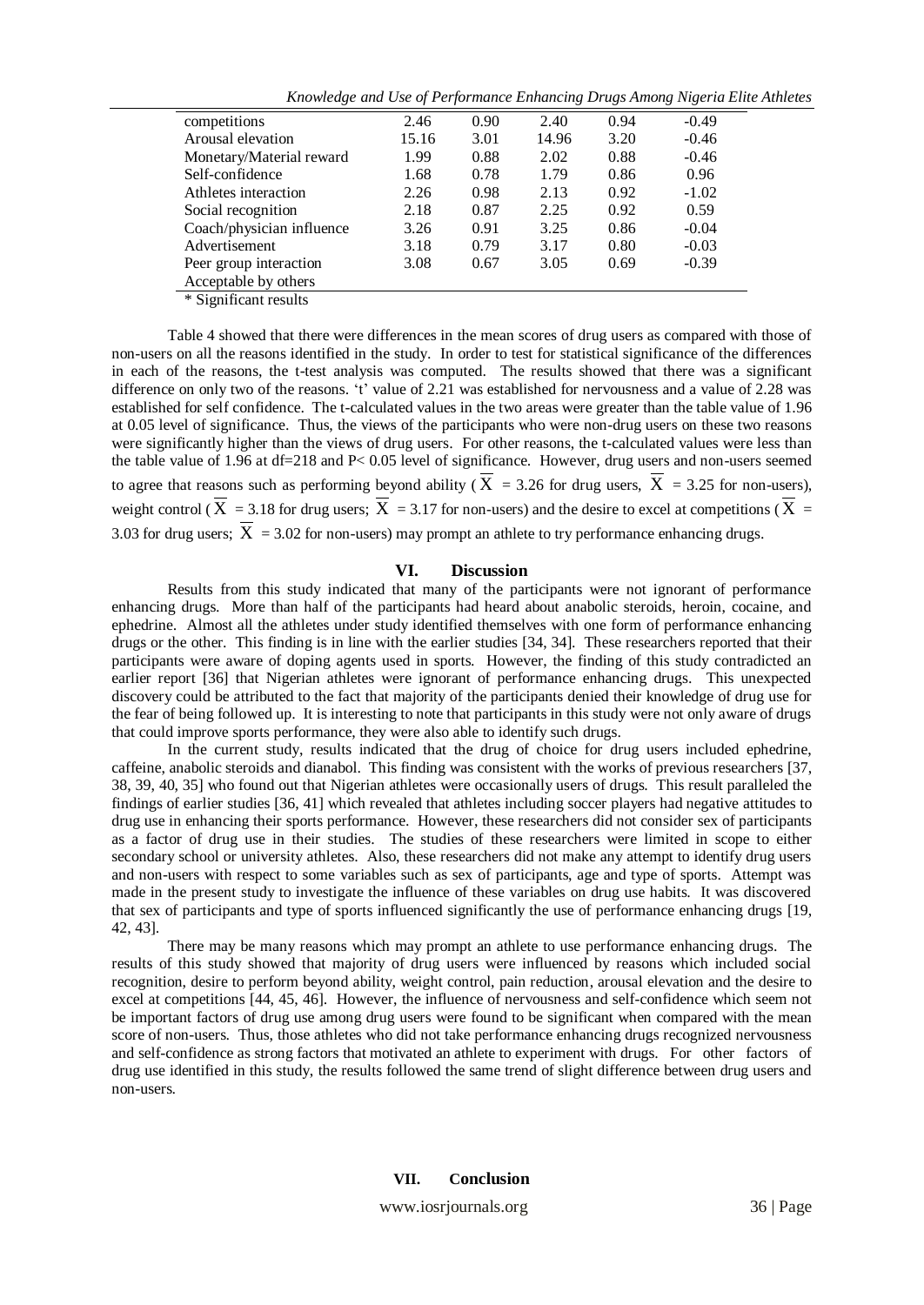The results of the present study showed that all the sample athletes had heard about and seen each of the drug identified in the study. Also, the number of male athletes who used performance enhancing drugs was significantly higher than the number of female athletes who had used the identified drugs. Similarly, there was a significant influence of types of sports on drug use among the elite athletes.

The confirmation of drug use by Nigerian athletes in this study has strong implications for policies and other strategies so for adopted to address the issue on multiple levels in the form of comprehensive drug education programmes for Nigerian athletes and athletes' support personnel. The National Sports Commission needs to intensify efforts towards testing athletes for doping during preparations for national and international competitions. Stiffer penalties to be more than the present 2 years ban should be meted out to those tested positive to any of the banned substances. The culprit should also be made to undergo counseling therapy.

The findings of the study should be interpreted in the light of some limitations. Like other studies on the use of ergogenic aids among athletes, the findings are based on athletes" self-report in which some athletes might hold back their drug use habits. Also, this study was conducted during the training session for an international competition, hence an initial problem of getting cooperation from the athletes. Nevertheless, the results of this study could be considered valid because the limitations identified did not in any way affect the findings of the study.

The present study would provide basis for the research unit of the National Drug Law Enforcement Agency (NDLEA) in conducting widescale investigation in the area of drug use as it relates to mental and social health status among Nigerian athletes, youths and adults in sports.

#### **VIII. Acknowledgement**

The author would like to thank the athletes, coaches and other athletes" support personnel for their assistance during the administration of the questionnaire. Special thanks to Professors A. O. S. Adegoroye and I. O. Akindutire, Ekiti State University, Ado – Ekiti, for their comments regarding an earlier draft of this manuscript.

### **References**

- [1] G. R. Knotts, The central nervous system stimulants in drug abuse, *Journal of American School Health,* 6(10), 2000, 535 356.
- [2] C. L. Edelman & C. C. Mandle, *Drug Use* (U. S. A., Mosby Inc, 2002).
- [3] O. A. Moronkola, *Essays on Issues in Health* (Ibadan Royal People (Nigeria) Ltd, 2003).
- [4] F. A. Yusuf, Factors influencing substance abuse among undergraduate students in Osun State, *African Research Review*, 4(17), 2010, 330 - 340
- [5] D. Hales, *An invitation to health* (Austrialia: Thomson Wadsworth, 2007).
- [6] A. S. Awoniyi, *Drug use and abuse in Sports*, masters diss., University of Calabar, Calabar, 1998.
- [7] International Olympic Committee Medical Commission, *Directory of anti-doping regulation of International Sports federation,* 2nd ed. International Olympic Committee, 1993.
- [8] World Anti-Doping Agency Code, Anti-doping Convention, *Lausanne Conference of he Monitoring group,* 2005
- [9] R. E. Wildman, & B. S, Miller, *Sports and Fitness Nutrition* (Austrilia: Thomson & Wadsworth, 2004)
- V. C. Igbanugo & J. A. Onibokun, Incidence of drug use between secondary school children of medium and high socio-economic status, *Journal of Nigerian School Health,* 3(1), 1993, 16 – 22.
- [11] World Health Organisation, *Health promotion in the workplace: Smoking, alcohol and drug abuse,* Geneva 16(2), 1955, 3 6.
- [12] World Health Organisation, *Technical report (916) on youths and drugs,* Geneva, 1999C.
- [13] Shaw & P. Aggleton, *Preventing HIV/AIDS and Promoting Sexual health especially among vulnerable young people* (London: Thomas Coram Research Units, Institute of Education, University of London), 2002.
- [14] Synthetic Report, *Doping and Sports: Collective expert assessment,* March 3, 2007.
- [15] International Olympic Committee Medical Commission, *Medical guide, scientific and practical activities,* International Olympic Committee, Switzerland, 51(72), 90 – 95, 2007.
- [16] L. Ogunmade, Drug abuse at Marathon race, *National Concord,* 15, 1985.
- [17] M. O. Mgbor, A survey of knowledge and use of ergogenic drugs among elite athletes in Nigerian Universities, *Journal of Nigerian Association of Health Education Teachers,* 4(3), 17 0 21, 1995.
- [18] O. G. Oshodin & G. O. Egor, Ethic Perspectives of drug use in sports, *Journal of Health Education and Kinetics,* 1(1), 66 71, 1999.
- [19] J. Okujeni, African athletes are no longer dope-free, *The Guardian*, April 3, 3, 1990.
- [20] O. G. Oshodin & G. O. Egor, Ethic Perspectives of drug use in sports, *Journal of Health Education and Kinetics,* 1(1), 25, 1999.
- [21] C. Laker, Doping Substance: The National Poison Centre, *The New Straits,* 123, 2005.
- [22] R. K. Conlee, Amphetamine, Caffeine, and Cocaine in Lamb and M. H. Williams (Ed.), *Ergogenics Enhancement of performance in exercise and sports,* (Dubuque: Brown and Benchmark, 1991) 285 – 330.
- [23] A. O. Bells, *Drug abuse, sports and homosexuality (New York: Simon & Schuster, Ltd, 2006).*
- [24] K. H. Sidney & N. M. Lefcoe, The effects of ephedrine on the physiological and psychological responses to sub maximal and maximal exercise in man, *Medicine and Science in Sports,* 9, 1977, 95 – 103.
- [25] D. G. Bell, I. Jacobs & J. Zamecnik, Effects of caffeine, ephedrine and their combination on time to exhaustion during highintensity exercise, *European Journal of Applied Physiology and Occupational Physiology,* 77, 1998, 427 – 438.
- [26] D. G. Bell & I. Jacobs, combined caffeine and ephedrine ingestion improves run times of Canadian forces Warrior Test, *Aviation and Space Environmental Medicine*, 70, 1999, 325 – 342.
- [27] R. DeMeersman, D. Gatty & D. C. Schaefer, Sympathomimetics and exercise enhancement: all in the mind? *Pharmacology, Biochemistry and Behaviour*, 28 (3), 1987, 361 – 365.
- [28] T. J. Housh, J. Housh & H. A. deVries, *Applied exercise and sport physiology* (Scottsdale, Arizoma: Holcomb Hathaway Publisher, 2003).